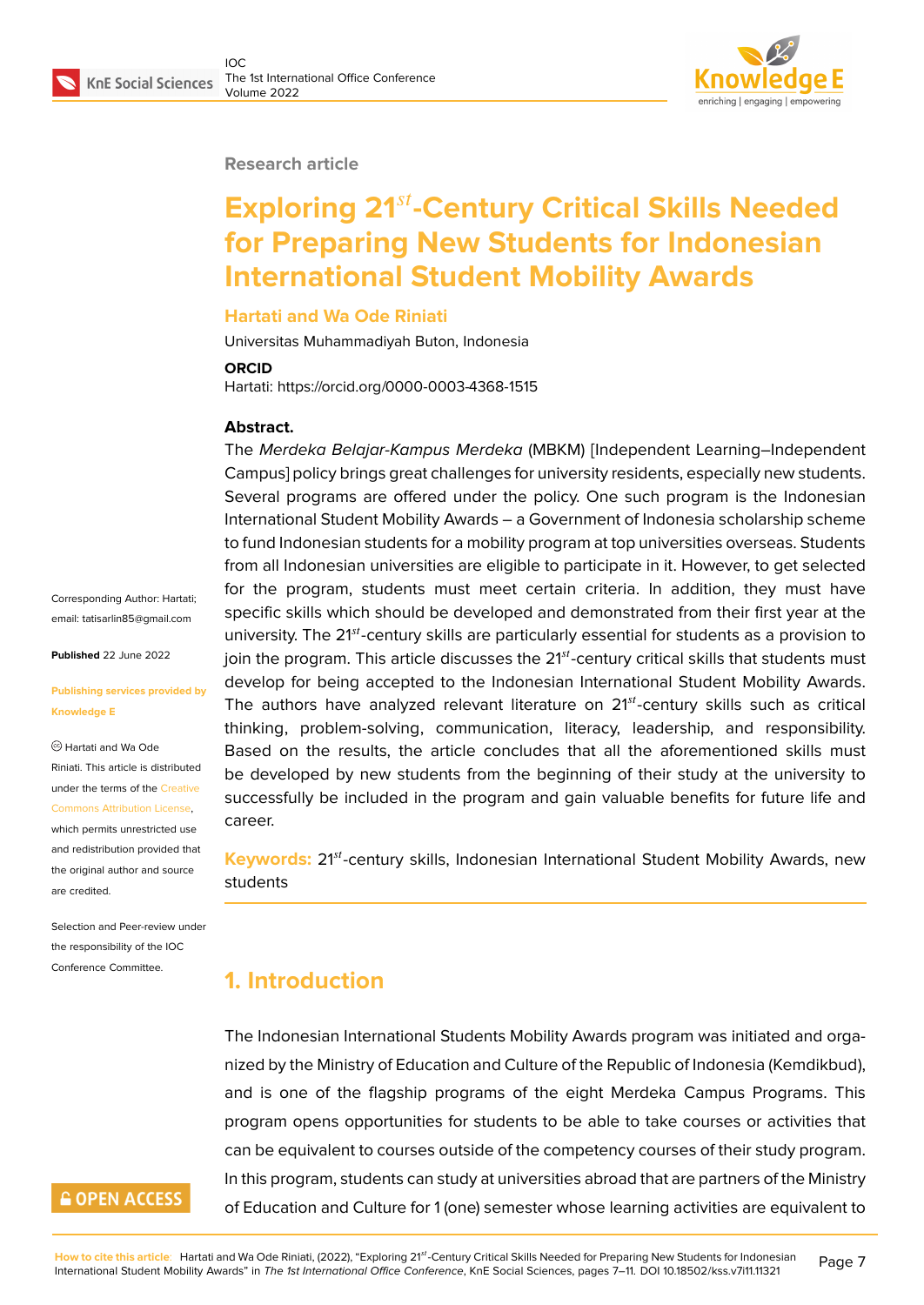

up to 20 credits, by taking courses and self-development activities that are of interest and in accordance with the requirements that apply at the university overseas partners.

The Indonesian International Students Mobility Awards program aims to improve students' knowledge, soft skills, and cross-cultural understanding; open opportunities for students to get to know and learn the latest science and technology and the direction of future development of science and technology; develop friendships and networks of participating students with students, teachers, and the general public in the countries where students carry out the program; prepare graduates who are qualified, openminded, have experience and global knowledge and are ready to face the challenges of the industrial revolution 4.0 and society 5.0.

Students who intend to take part in the selection of the IISMA scholarship program must meet requirements including they must be Indonesian citizens and domiciled in Indonesia; registered at the university in the country of origin of the student; currently studying in semesters 4-7 in the undergraduate program (S1) while carrying out this program; nominated by a university in the country of origin of the student; have English language skills as evidenced by a minimum official score of IELTS - 6.0, TOEFL iBT - 78, Duolingo English Test - 100 or TOEFL ITP - 550; have never received another foreign student exchange scholarship; willing to follow the applicable rules and regulations set by the Ministry of Education and Culture while participating in this program. Scholarship applicants will be assessed based on academic achievement while students are studying in tertiary institutions, foreign language skills as shown by official documents required by the IISMA selection committee, and other competencies needed to support the activities of the IISMA Scholarship program.

In 2021, the enthusiasm of Indonesian students in participating in this program is very large. There are around 2,500 students who have registered for IISMA and come from 172 Indonesian universities. There are 970 students who have received this scholarship from 98 universities in Indonesia. They have gone and studied in about 39 universities and 30 destination countries around the world. Students who do not have the opportunity to become scholarship recipients, including students who are still in semester 1 (one) can better prepare themselves to meet the requirements and pass the assessment stage.

Based on this IISMA program selection guide, one of the important indicators to be able to pass this program is that students have academic achievements. Students must make every effort to obtain high academic achievement by equipping themselves with  $21<sup>st</sup>$  century skills such as critical thinking and problem solving skills, communication skills, information literacy, and leadership and responsibility skills.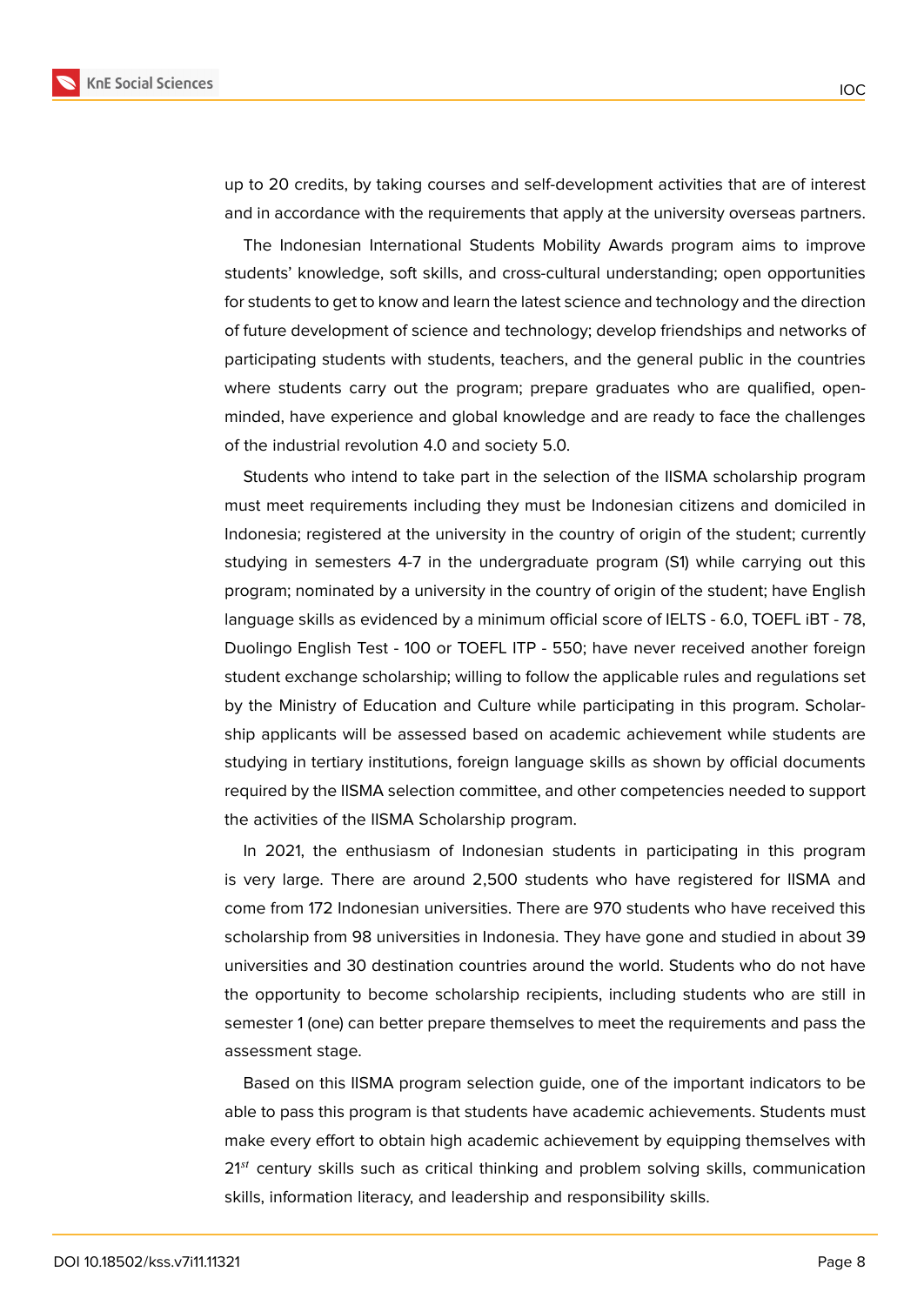This paper discusses the critical skills of the  $21<sup>st</sup>$  century skills which are closely related to the competencies needed in prospective participants of the IISMA program.

# **2. Methods**

To explore the skills of the  $21<sup>st</sup>$  century skills which are considered critical skills related to the requirements of the scholarship program, previous articles related to  $21^{st}$  century skills, IISMA program, and studies that are closely related to the discussed matter are collected. The outlook from the collected readings and literature are synthesized and discussed in order to generate links that informs knowledge for students in preparation joining the selection of the program.

# **3. Discussion**

There are four domains which are merged comprehensively as  $21<sup>st</sup>$  century skills. They are the Traditional Core subjects and Skills domain (TCS), the Learning and Innovations Skills domain (LIS), the Career and Life Skills domain (CLS), as well as the Digital Literacies Skills domain (DLS) (Trilling & Fadel, 2009) in [1]. As far as IISMA program selection requirements are concerned, at least there are some skills of  $21<sup>st</sup>$  Century skills which is considered representative enough for students to develop these skills. In the end, these skills are sufficient to at least support t[he](#page-4-0) improvement of students' academic achievement abilities.

### **3.1. Critical thinking and problem solving skills**

As far as stated in the IISMA Program guidelines, in order to qualify as IISMA participants, students must have academic achievements or in other words, students have a high GPA during their study period from semester one to semester 4 or up to semester 7. must have certain skills, namely critical thinking skills and problem solving. Education in higher education must be carried out with an adequate number of skills and competencies because the academic activities faced by students require high-level thinking in order to solve the problems they face. As stated by [2] that critical thinking features prominently in all the skills or abilities learners are expected to acquire through the type of education being provided. One, who cannot think, may not be able to solve even the minutest problem. It only takes a sound mind, a mind [im](#page-4-1)bued with reflective thinking, which can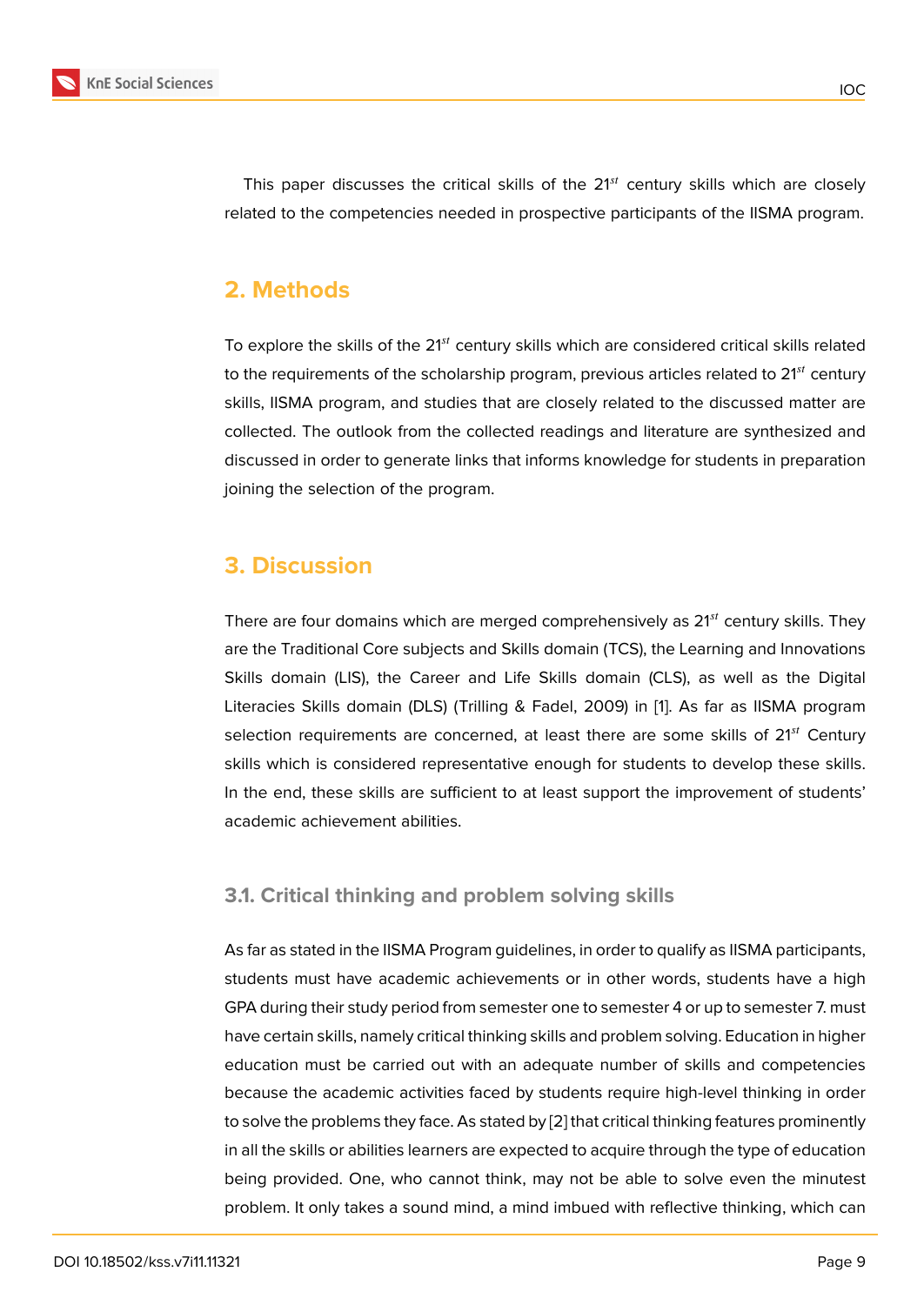### **3.2. Communication skills**

Students are able to communicate clearly, straightforwardly and in collaboration with other team members; listening, understanding and speaking clearly; write right and true; negotiate effectively; have empathy, firmness, and wisdom, understand the wishes of others; building relationships and networks; sharing information and ideas recently; fluent in Indonesian and other languages; as well as having logic in summarizing information or data [3].

### **3.3. Literacy inf[o](#page-4-2)rmation**

Students are able to access information effectively (source information) and efficient (time); have a variety of basic ICT skills; using ICT to organize data; willing to learn new ICT skills; evaluate the information to be used critically and competently; use and manage information accurately and effectively to solve problems [3].

### **3.4. Leadership and responsibility skills**

Leadership involves a high level of interpersonal skills that can be applied to influence the behaviors and actions of others. These skills include the ability to persuade followers, to motivate them to work towards the achievement of organizational goals and targets, to influence the human interactions and relationships that build the culture of the organization, to solve problems that arise in the workplace, to inspire others to excel at their personal bests; and above all, to demonstrate foresight, vision, and determination (Yukl, 2006) in [1]

# **4. Conclusion**

Becoming a student who passes the IISMA program is the dream of many students considering this program promises a valuable experience for students. Students can develop themselves and get broad opportunities to tread a bright future and career. Students who intend to join this program must prepare themselves optimally since being